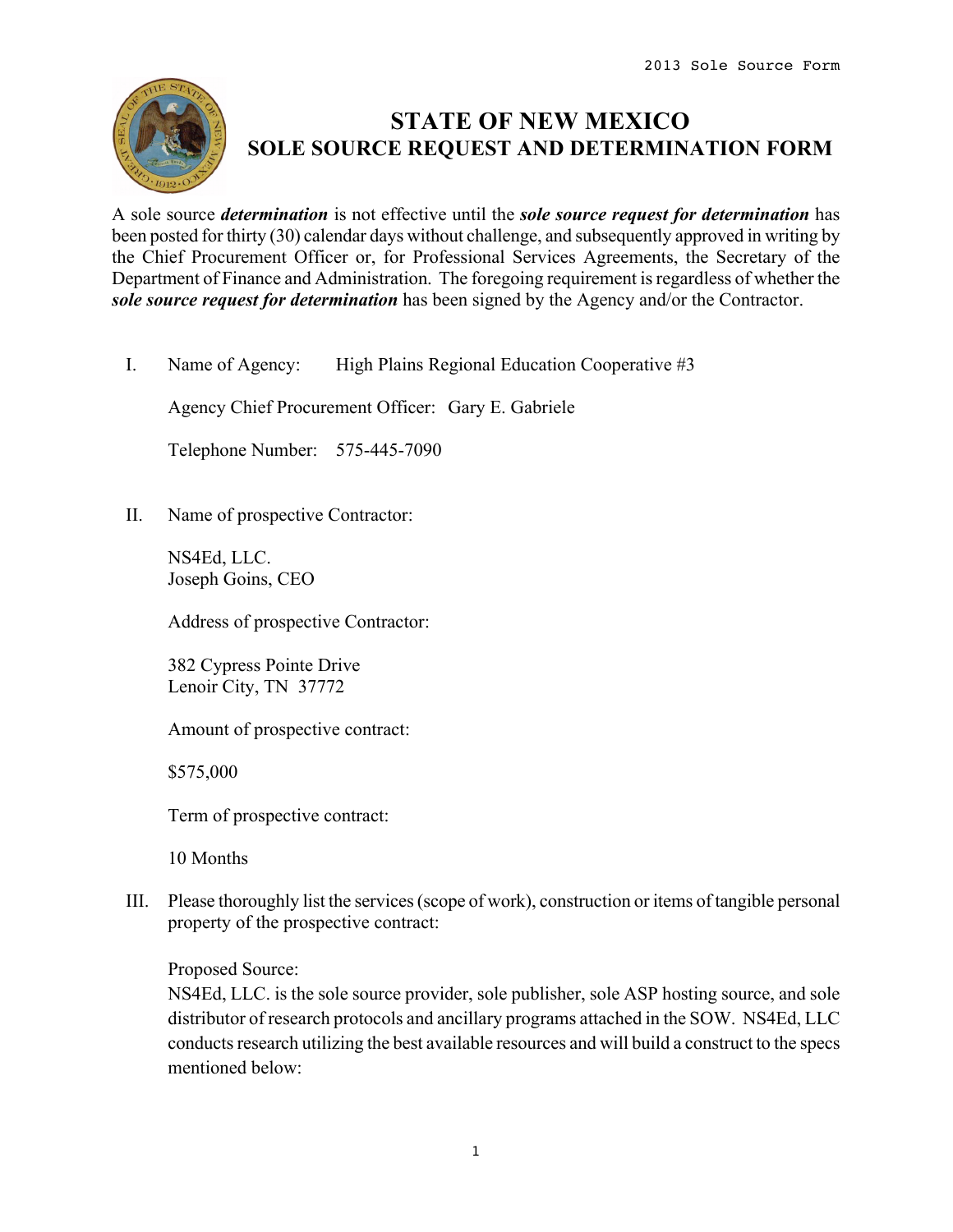## **Early College High Schools**

- 1. Conduct a survey of Early College High School administrators, counselors and teachers to determine areas of needed support, success, and challenges related to instructional practice, adherence to administrative code and statutes, best and promising practices, and outcomes. The results of the survey shall be compiled in a report and will be used to inform a menu of supports that can be provided in regional or state-wide convening(s).
- 2. Host and facilitate a town hall meeting of Early College High School stakeholders to review the results of the aforementioned survey to prioritize actions and to identify supports for areas of challenge. This collective work shall inform an agenda and a support package to be addressed in item 3 below.
- 3. Work collaboratively with PED to develop an agenda for an ECHS Summit to occur in spring/summer of 2017 (before June 30, 2017). Such agenda shall address the collected body of work informed by items 1 and 2 above.
- 4. Work collectively with PED to determine individual ECHS or regional supports that can be provided to advance the ECHS mission and outcomes in New Mexico. Should supports be identified for ECHSs, such support shall be provided though a formal Request for Information or Application process.
- 5. Research national associations and practices that advance and improving access to postsecondary education though ECHSs. Such research and practices shall be made available in web based formats and disseminated to the registered ECHS in New Mexico, and professional associations that support such.
- 6. Provide appropriate REC III staffing for facilitation and implementation of the ECHS effort, secure meeting location, contract with content consultants, provide registration mechanism, facilitate surveys and provide lodging and mileage reimbursement to eligible workshop participants.

## **Workforce Readiness**

- 1. Partner with New Mexico State University, Office of Outreach and Public Service, and the Southern Region Education Board (SREB) to facilitate and host town hall meetings in the four Workforce Investment Opportunity Act (WIOA) board regions of the state to share the results of the Building Career Pathways to Credential Attainment and Workforce Opportunities report, gather input and facilitate the development of action plans that participants can implement within their circle of influence to advance the career and technical education system.
- 2. Work collaboratively with PED, SREB and the New Mexico Association for Career and Technical Education to develop an agenda for a Workforce Readiness Summit to occur in spring/summer of 2017 (before June 30, 2017). Such agenda shall address the goals and recommendations of the Building Career Pathways to Credential Attainment and Workforce Opportunities report.
- 3. Conduct a funding landscape study to determine state and federal funding streams that currently exist with the same, or connected, mission or performance goals. Such study shall be disseminated to stakeholders in electronic format to inform such funding opportunities and alignment of resources to advance the career and workforce readiness system.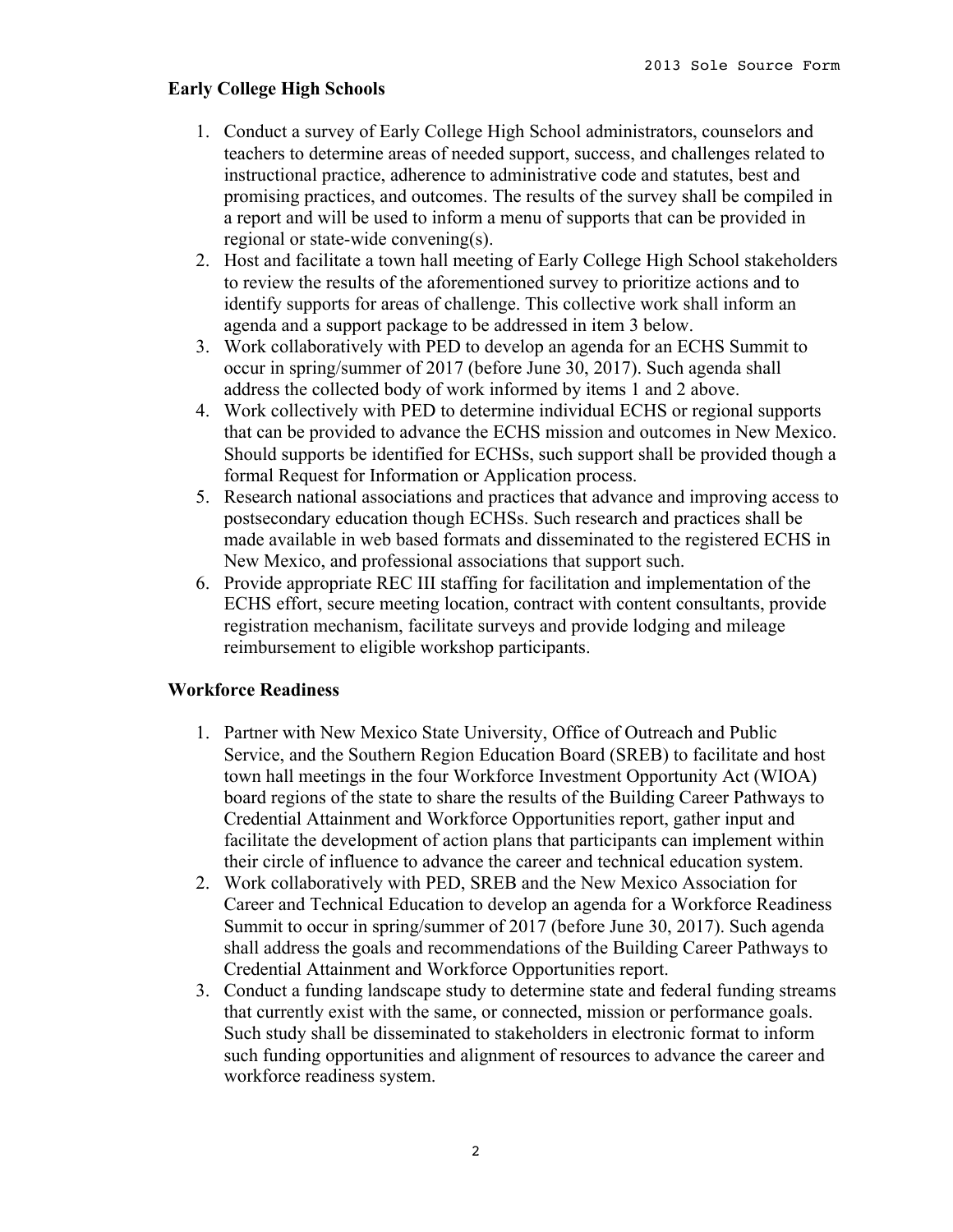- 4. Adopt and incentivize the implementation of state approved programs of study at the local level by paying the facilitator/trainer and materials costs for teacher professional development. For example, work with New Mexico State University to secure national Project Lead The Way trainers or SREB's Advanced Career trainers to support high yield instruction in the approved pathway.
- 5. Work collaboratively with the PED to review the existing career-technical education sections and courses in the states Student Teacher Accountability Reporting System (STARS) to determine course updates, additions and deletions. Such review will result with a report identifying courses to be deleted that are obsolete and not relevant to the PED career readiness system, course additions to support the PEDs course sequence development and guidebook, and relevant course modifications to update course names, numbers, descriptions, etc.
- 6. Partner with the Tennessee Department of Education (https://www.tn.gov/education/topic/work-based-learning), or other state with a more advanced product, to obtain Work Based Learning standards, resources, tool kits, that can be customized for use by New Mexico educators, counselors, administrators and employers to strengthen and structure a students work based learning experience. Such materials, either acquired or developed, shall be made available in electronic format to the public on the PED's webpage. The branding of such materials shall occur in collaboration with Regional Education Cooperative No. 8 in Artesia, NM for consistency of look, color schemes, etc.
- 7. Establish a state-wide advisory group to assist with the execution and vision of New Mexico's career readiness initiative.
- 8. Provide appropriate REC III staffing for facilitation and implementation of the Workforce Readiness effort, secure meeting location, contract with content consultants, provide registration mechanism, facilitate surveys and provide lodging and mileage reimbursement to eligible workshop participants.
- IV. Provide an explanation of the criteria developed and specified by the agency as necessary to perform and/or fulfill the contract and upon which the state agency reviewed available sources. (Do not use "technical jargon;" use plain English. Do not tailor the criteria simply to exclude other contractors if it is not rationally related to the purpose of the contract.)

The agency desires to conduct research related to Early College High Schools and to present the findings from that research in an ECHS summit in the summer of 2017. The research is to include a survey of ECHS teachers, counselors and administrators. Research into national associations and practices that improve access to postsecondary education through ECHS's will be made available to New Mexico's ECHS and the associations that support it.

The agency also desires to conduct research and to share the results of the Building Career Pathways to Credential Attainment and Workforce Opportunities Report in town hall meetings in each of the state's four WIOA regions, as well as in a Workforce Readiness Summit in the summer of 2017.

Separately, a study of federal funding streams that could advance the career and workforce readiness system in New Mexico will be conducted, and its results distributed to stakeholders.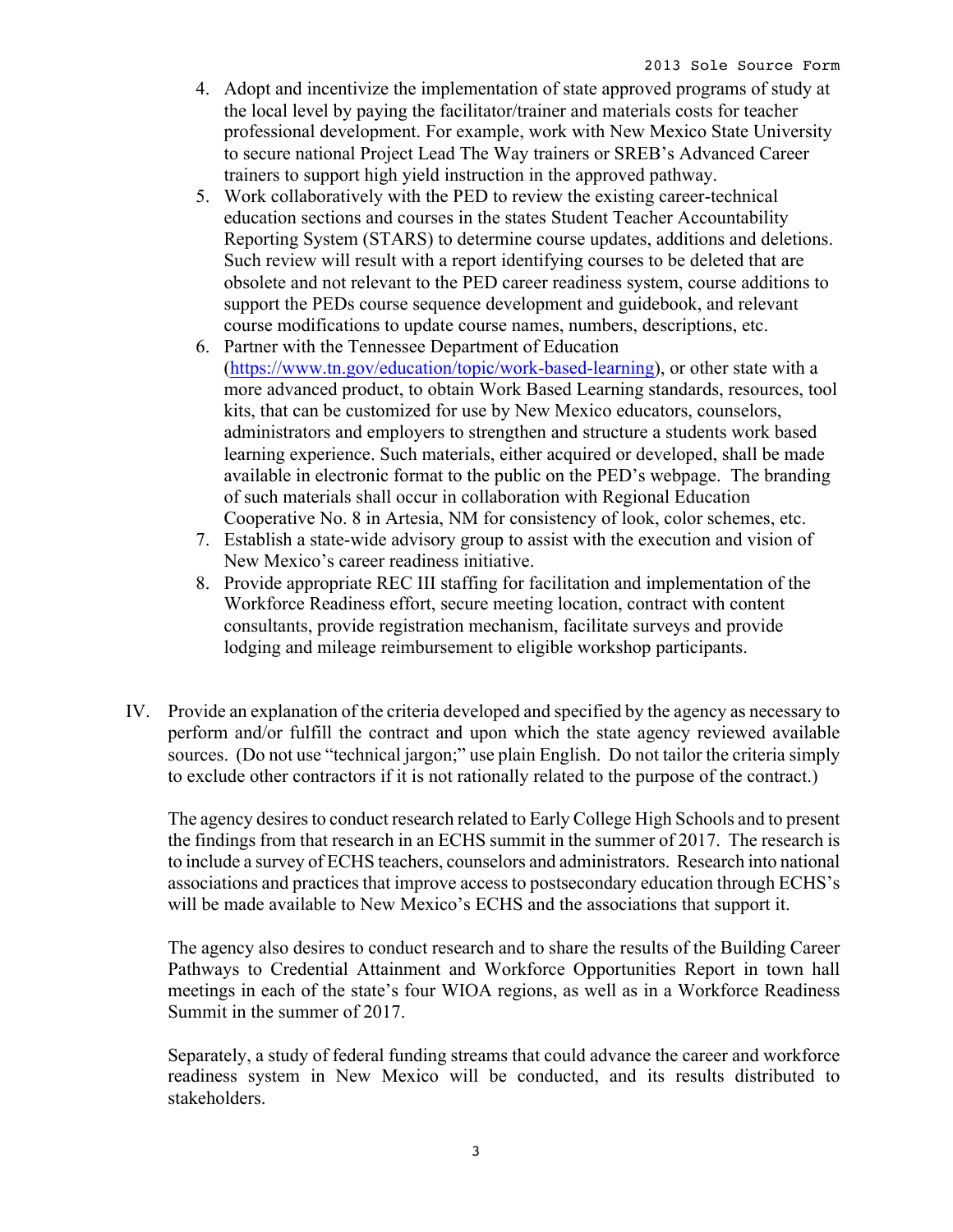Teacher professional development programs will be developed to support high-yield instruction in approved pathways.

A review of CTE programs will be conducted and will result in recommendations on course updates, additions and deletions.

A Work-Based-Learning toolkit will be deployed online for use by New Mexico educators, counselors, administrators and employers.

A statewide advisory group will be recruited and convened to assist with the state's career readiness initiative.

V. Provide a detailed, sufficient explanation of the reasons, qualifications, proprietary rights or unique capabilities of the prospective contractor that makes the prospective contractor *the one source* capable of providing the required professional service, service, construction or item(s) of tangible personal property. (Please do not state the source is the "best" source or the "least costly" source. Those factors do not justify a "sole source.")

In order to properly conduct the research identified above and to disseminate and implement the findings, a contractor must have experience in both educational theory and administration, in addition to sophisticated capabilities in labor market and economic analysis. The relevance of the state's Career Technical Education and Work Based Learning strategies to the realities of regional career opportunities is a theme throughout the Workforce Readiness statement of work. Experience in state-level implementations of workforce readiness credentials is essential. Translating the needs of employers, who do not speak the language of educators and curriculum developers, into learning objectives and work-based learning standards requires a perspective borne of experience in private industry, educational administration, curriculum development, the federal workforce development system and regional career readiness initiatives. NS4Ed, LLC., as directed by Dr. Joseph Goins and the team he has assembled, possess this broad-based set of skills and experiences.

NS4Ed, LLC. has unique capabilities around the research being proposed by PED through its assembled staff with expertise in each area being proposed in Early College High School and Workforce Readiness. The staff at NS4Ed is comprised of several aspects that range from policy, practice, process, and technical. First, from the policy standpoint, Dr. Goins represents 25 years in public education. Dr. Goins has worked in various states to develop career infused programs, Dr. Goins has help establish statewide career systems in Alabama, West Virginia, Indiana, New York, Mississippi, Kentucky, Louisiana, Oregon, and Texas. His policy work has been directly related to workplace readiness and k12 policy around career readiness in high schools. He has his Ed.D from Vanderbilt University where he focused his research on Individual Career Programs and defining Career and College Readiness.

Additional staff includes Trevor Stokes, an economic and workplace specialist. Trevor Stokes directs workforce programs for the Arizona Commerce Authority. He also regularly serves as a subject matter expert in labor market analysis to support career-driven curriculum development, regional economic research and growth planning, industry sector partnerships,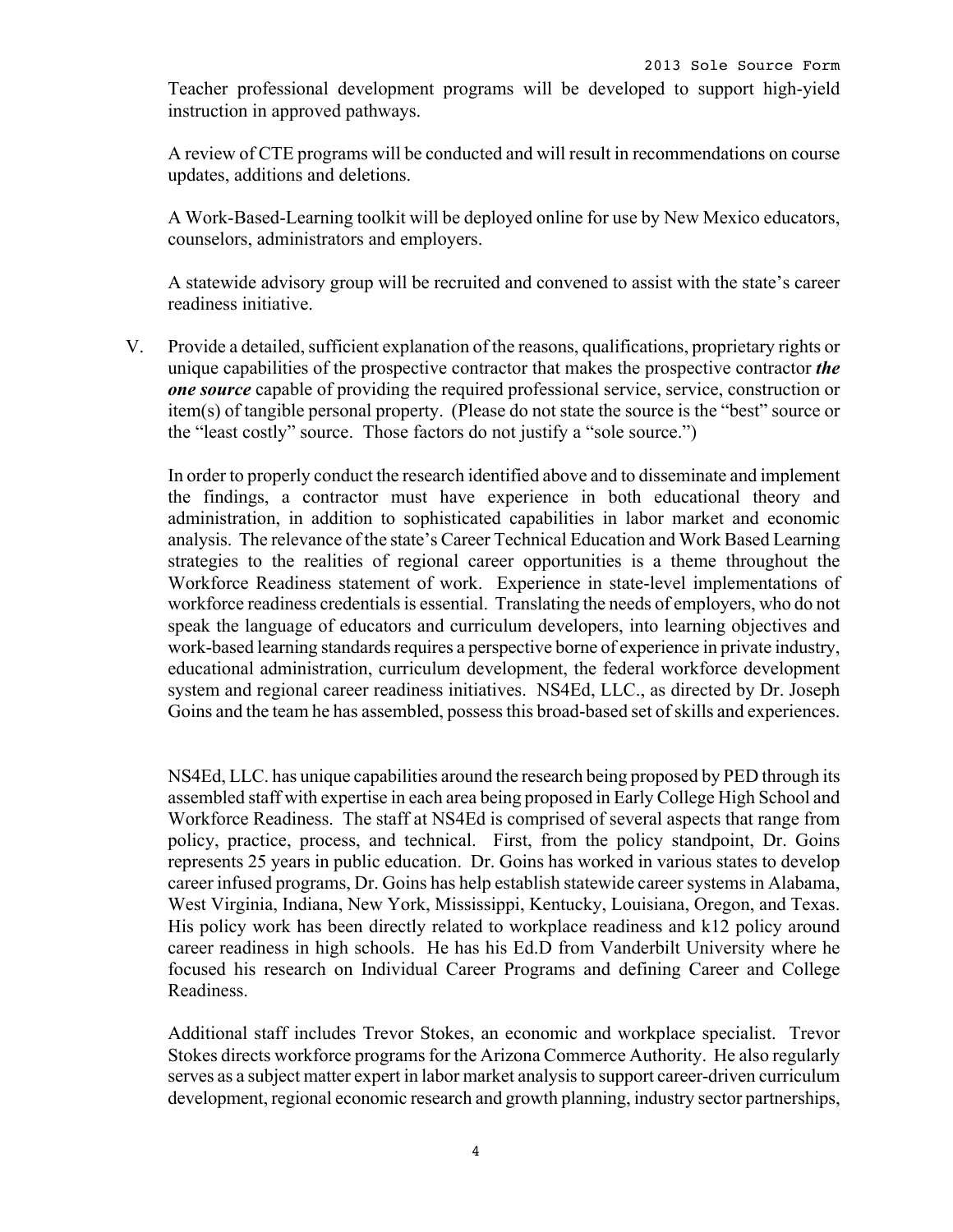educational product development and public policy recommendations. Personal experience in secondary education, adult technical training and workforce development have contributed to a practical and digestible approach to interpreting and applying labor market data. An indemand public speaker, he has addressed a range of audiences both national and local, ranging from the federal Economic Development Administration Conference to the Arizona Association of School Boards. Before joining the ACA, Trevor provided leadership to some of the country's most innovative and successful career-driven education and workforce development initiatives, including GoBuild Alabama, Work Ready Austin, and the Kentucky Career and College Readiness Transformation. His writing and research have contributed to successful efforts to secure Race to the Top, AMJIAC, Workforce Innovation Fund and Ready to Work federal grants.

Dealing with practice, NS4Ed works with Dr. Gary Adcox. Dr. Adcox has also work closely with state and federal legislators collaborating with leaders of Tennessee Independent Colleges and Universities Association (TICUA), Tennessee Board of Regents (TBR), UT system institutions and the Executive Director and staff of the Tennessee Higher Education Commission in defining and addressing educational and workforce development issues across the state. As a board member of Tennessee Student Aid Commission (TSAC), Dr. Adcox is uniquely familiar with the financial policies and administration of educational lottery scholarship programs. Dr. Adcox has spoken nationally and internationally on a variety of topics including diversity and inclusion, change management, team development, leadership, character education, and best practices in retention. His expertise and dedication to educational and workforce development issues on a state and federal level has allowed him the opportunity to provide testimony before the Tennessee House and Senate Education Committees as well as before the Joint Government Operations Committee on matters effecting education and workforce development policies. Dr. Adcox has also been afforded the opportunity serve as a special advisor to the Governor's Veterans' Education Taskforce and Drive to 55 Taskforce, and most recently, as an advisor to the Tennessee Higher Education Authorization working group. Dr. Adcox is an innovative and transformational leader and holds a Bachelor of Science degree in Psychology from University of Maryland, a Masters of Education in Counseling Psychology from Boston University, a Doctorate of Management in Organizational Leadership from the University of Phoenix, and a Doctorate of Education in Higher Education Leadership and Policy from Vanderbilt University.

From a technical expertise, NS4Ed works with the staff at Metiri group. Metiri speciailizes in evaluation and research, curriculum development, professional development, readiness tools, district and state level visioning and planning, commercial product evaluation, and the development of policy, position, and white papers. Metiri's experience includes the evaluation of numerous National Science Foundation (NSF) projects, U.S. Department of Education, FIPSE grants, NCLB Title II D grants, as well as numerous state and district supported initiatives. In addition, Metiri Group has supported education technology initiatives for corporate and non-profit clients such as Intel, Cisco and Apple with 1:1 laptop evaluation, the development of online and face-to-face professional development courses, large scale visioning, assessment tools, leadership tools, and by authoring research-based white papers on technology integration. As a continual provider of professional development for K-20 education, Metiri works to bring research to practice through effective strategies and research-based materials.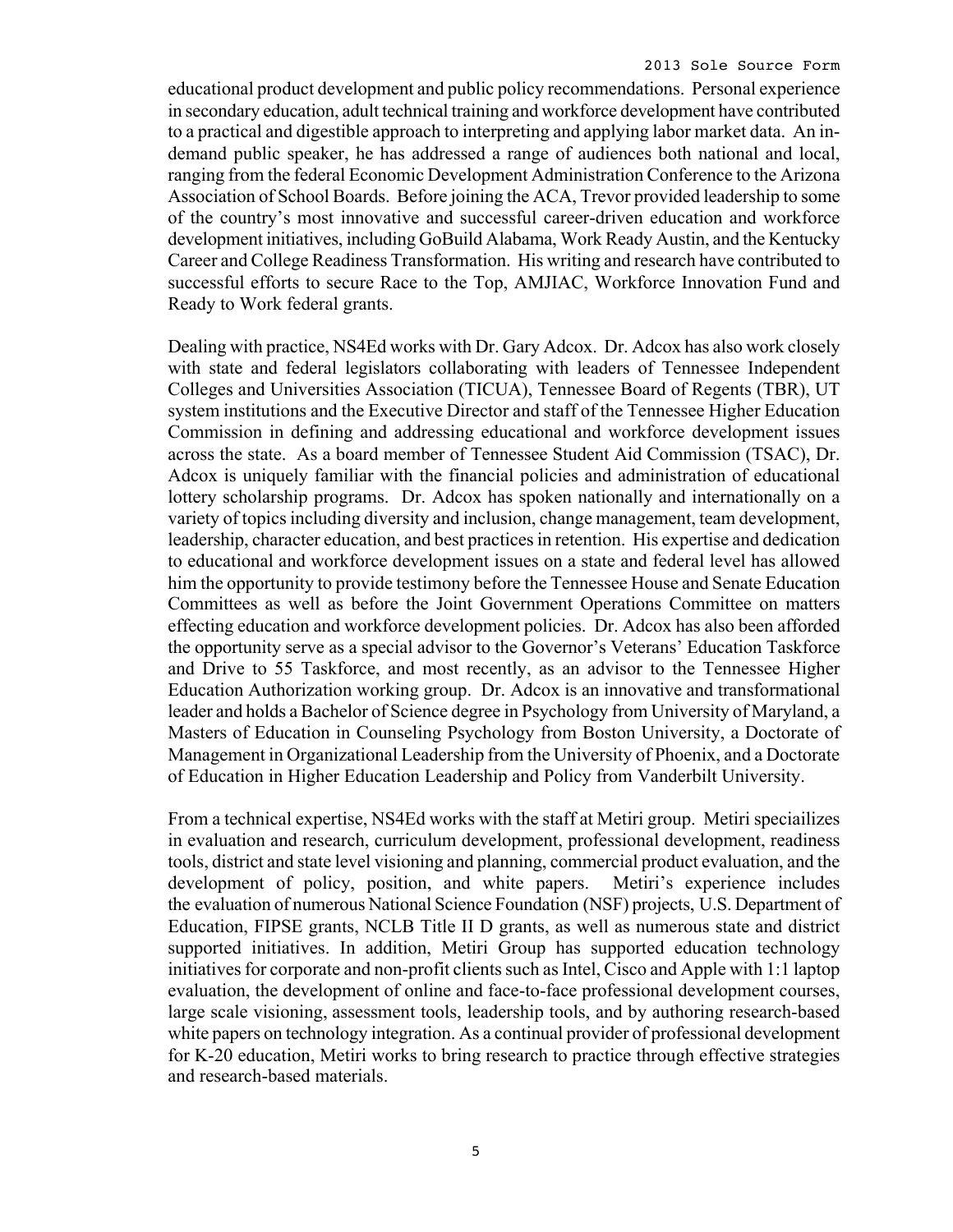NS4Ed also works with the Global Pathways Institute that was launched in June, 2014, and is based at Arizona State University. It is directed by William C. Symonds, who gained international recognition as the primary author of the Pathways to Prosperity report, which was issued by the Harvard Graduate School of Education in 2011. The Institute grew out of the vision for preparing all youth for success that was first expressed in this landmark report. Symonds had primary responsibility for preparing the report while serving as director of the Pathways to Prosperity Project at Harvard from 2008-2013. Following its publication, he spoke about the report's findings in 40 states, as well as in Canada and New Zealand. Later, he helped organize the Creating Pathways to Prosperity conference, which was held at Harvard University in March, 2013. This event attracted more than 400 attendees from across the country and around the world, including educators, business representatives from Fortune 500 companies, and political leaders. The conference concluded with a call for creating a more effective pathways system that would improve career guidance, expand highquality "multiple pathways" options for young people, and increase opportunities for workbased learning.

VI. Provide a detailed, sufficient explanation of how the professional service, service, construction or item(s) of tangible personal property is/are *unique and how this uniqueness is substantially related to the intended purpose of the contract*.

NS4Ed has the exclusive capacity to not only develop the research from the best personnel available but to also utilize the technical capability to accomplish the following:

- Establish accountability for development of programs leading to career opportunities in high-growth, high-wage occupations.
- Facilitate conversation between education, workforce and economic development.
- Ensure career counselors have access to relevant regional labor market information and career pathways supporting employment opportunities.
- Benchmark workforce literacies for demand occupations.
- Promote systems integration and transformation using common data analysis and information.
- Develop a state portal to disseminate information constructed through research and delivered around best practices.
- Facilitate a state wide conference on Early College High School and Workforce Readiness
- Utilize Resources from various states to inform best practices for the state of New Mexico.

The desires of the agency do not fit into the qualifications of an educational research professional, or a workforce development practitioner or a curriculum developer or labor market analyst; indeed, the package of skills, experience and connections required by the state to execute this concept are rare to the point of disqualifying all contractors except one, NS4Ed, LLC.

VII. Explain why other similar professional services, services, construction or item(s) of tangible personal property *cannot* meet the intended purpose of the contract.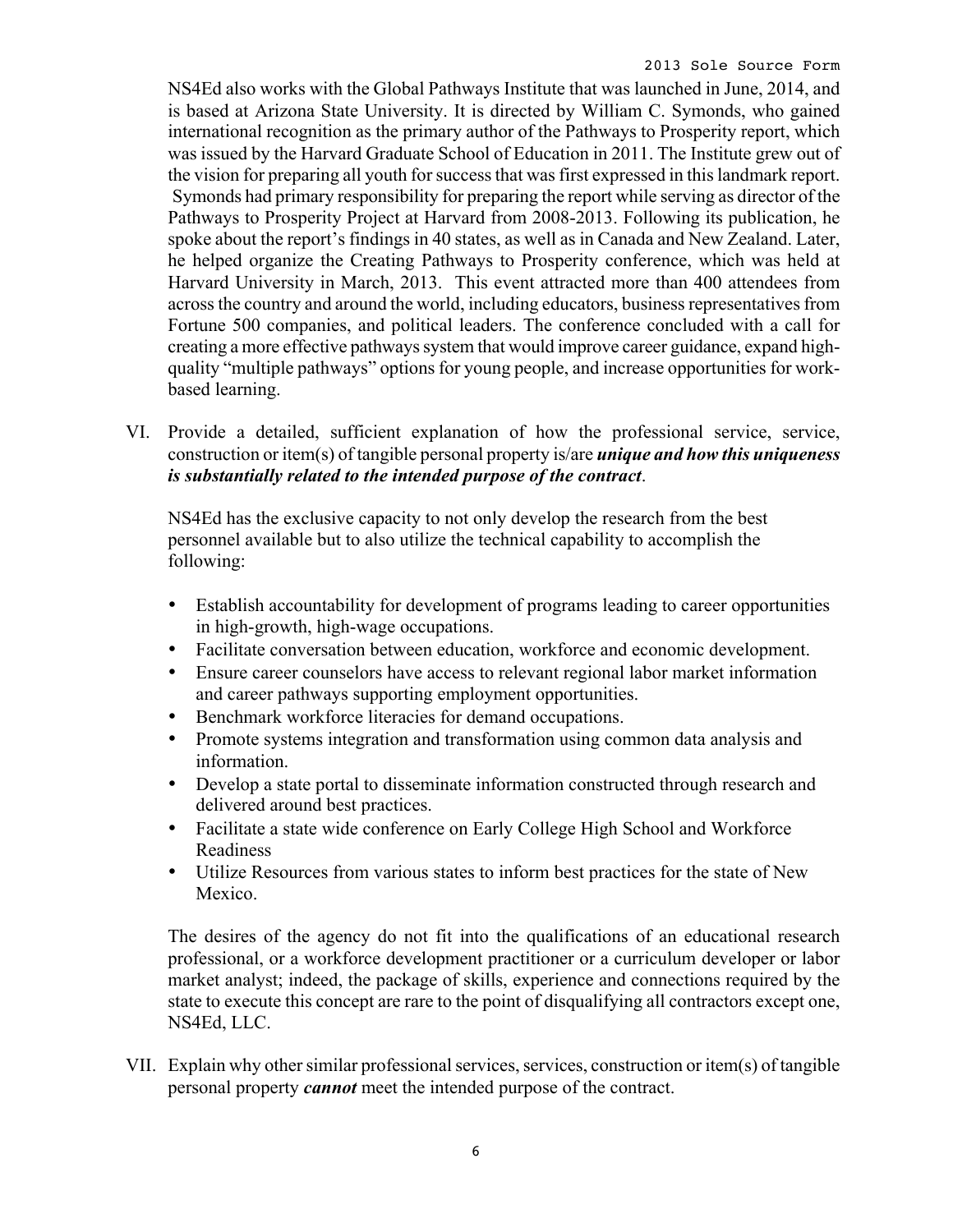No other contractor in this space currently offers professional experience in public education, workforce development, curriculum development, employer engagement and private industry.

VIII. Provide a narrative description of the agency's due diligence in determining the basis for the procurement, including procedures used by the agency to conduct a review of available sources such as researching trade publications, industry newsletters and the internet; reviewing telephone books and other advertisements; contacting similar service providers; and reviewing the Chief Procurement Officer's vendor list. Include a list of businesses contacted (*do not state that no other businesses were contacted*), date of contact, method of contact (telephone, mail, e-mail, other), and documentation demonstrating an explanation of why those businesses could not or would not, under any circumstances, perform the contract; or an explanation of why the agency has determined that no businesses other than the prospective contractor can perform the contract.

HPREC did an extensive search on the internet, as well as the GSD Price Agreements, and found no contractor that can offer professional experience in public education, workforce development, curriculum development, employer engagement and private industry.

Certified by: Date:

Agency Chief Procurement Officer

 $\mathcal{L}_\text{max}$  and  $\mathcal{L}_\text{max}$  and  $\mathcal{L}_\text{max}$  and  $\mathcal{L}_\text{max}$